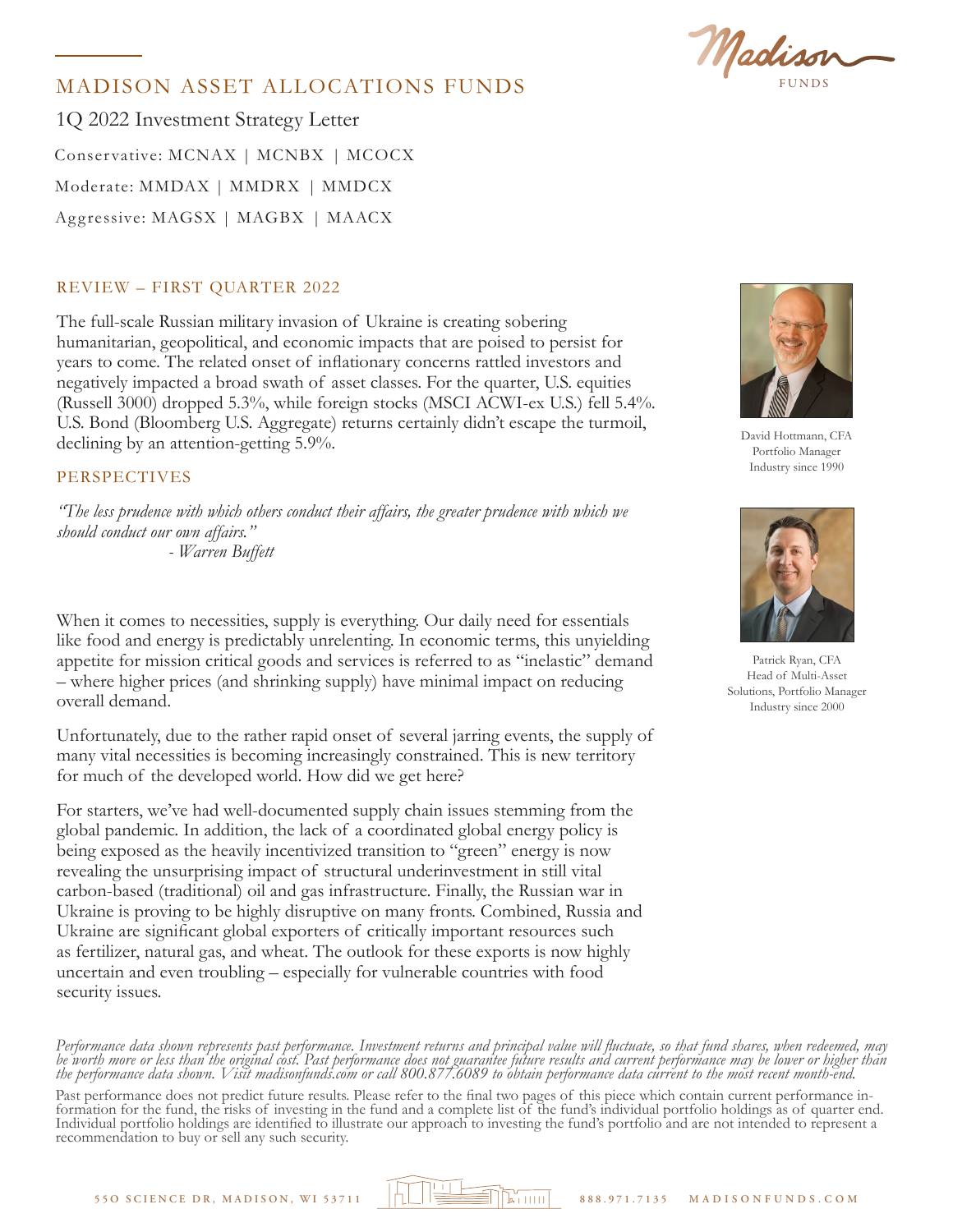Collectively, whether it's our own decisions or the decisions of others, the consequences of these decisions are ultimately manifested. Globally, we're seeing a confluence of, at best, questionable decisions play out in real-time. Putin's decision to invade Ukraine is obviously outrageous and indefensible – yet we're all in the process of paying for it. Our lack of a well-thought-out and coordinated US (or global) energy policy is another decision that is bearing some very unappetizing fruit. This too will impact many. Leadership matters, and lately, we have too often been receiving the short end of the stick. All things considered, this is, indeed, a time for thoughtful, imaginative, and insightful risk management (prudence).

# OUTLOOK & POSITIONING

It's becoming increasingly clear that Russia's invasion of Ukraine, on February 24th, is marking a new, unwelcome, chapter in world history. In rapid response to the provocation, the West implemented a continuous volley of harsh sanctions, moving to completely cut Russia off from the key global financial systems that are used to sell commodities throughout much of the developed world. The ripple effects and nuanced implications of these decisive and potentially destabilizing actions have yet to be seen and are not yet fully understood. For now, suffice it to say, the global economy will most likely never be the same relative to the February 24th invasion. We understand that this historic event has, and will have, a profound impact on portfolio positioning going forward.

Portfolios benefited from conservative positioning and meaningful exposures to commodities during the first quarter. Our defensive posture is likely to persist, as the Fed continues to withdraw from its long-term stance of aggressive monetary accommodation. In fact, global central banks are now tasked with the highly conflicted (impossible) mission of fighting inflation and/or supporting economic growth. Fiscal policies moving forward will also likely be less "green" with more short-term emphasis on traditional (carbon-based) energy security. Accordingly, we've shifted portfolios to emphasize economies that are producing and exporting commodities, like the United States, while deemphasizing exposure to economies that are net importers of commodities, such as the European Union.

Meanwhile, fixed income assets experienced heavy drawdowns as interest rates spiked in tandem with burgeoning concerns that inflationary pressures are no longer transitory. There is no doubt that the war in Ukraine has produced a palpable shift in investor expectations. Our emergent fundamental supply concerns are a notable contributor to this dramatic sea change. Going forward, we expect inflationary pressures to become unusually bifurcated in an increasingly divergent economy. To the point, upward pricing pressures are likely to persist for many necessities, like food and energy. On the other hand, many of our discretionary expenditures are poised to experience disinflationary or even deflationary impulses as more resources (demand) are directed toward non-discretionary needs. This also points to a cooling economy. Overall, we see this as a moderately constructive backdrop for, now heavily discounted, high quality fixed income securities.

Finally, we believe our now less synchronized global economy will likely lead to more inconsistent growth and increasingly uneven inflation. Volatility is therefore likely to rise. We believe that "real assets" such as commodities will have a greater role to play as structural supply challenges persist. Relative to much of the last 20 years, this is new territory. Our portfolio allocations have and will continue to adapt to reflect this important paradigm shift.

## SUMMARY

We are confident that our portfolios remain well-positioned for today's changing investment environment. We also embrace our ongoing responsibility to insightfully differentiate between attractive and less attractive asset classes as we strive to deliver superior risk-adjusted returns. We truly appreciate your confidence and partnership.

*David Hottmann, CFA Patrick Ryan, CFA*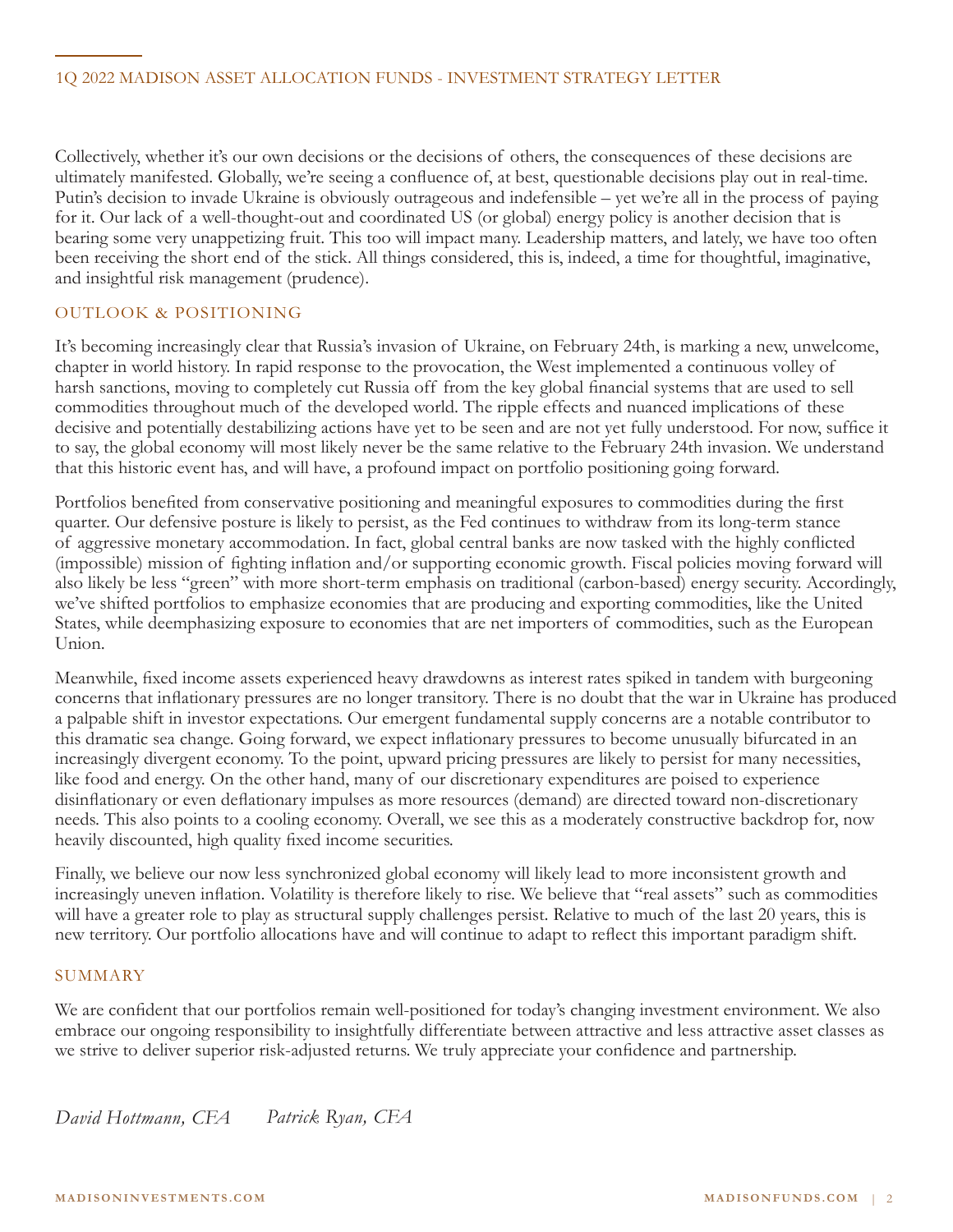#### DISCLOSURES DISCLOSURES

Indices are unmanaged. An investor cannot invest directly in an index. They are shown for illustrative purposes only, and do not represent the performance of any specific investment. Index returns do not include any expenses, fees or sales charges, which would lower performance.

Russell Investment Group is the source and owner of the trademarks, service marks and copyrights related to the Russell Indexes. Russell® is a trademark of Russell Investment Group.

The Russell 3000 Index measures the performance of the largest 3,000 U.S. companies representing approximately 98% of the investable U.S. equity market. The Russell 3000 Index is constructed to provide a comprehensive, unbiased and stable barometer of the broad market and is completely reconstituted annually to ensure new and growing equities are reflected.

The MSCI ACWI ex USA Index captures large and mid cap representation across 22 of 23 Developed Markets countries (excluding the US) and 23 Emerging Markets countries. With 1,843 constituents, the index covers approximately 85% of the global equity opportunity set outside the US.

Bloomberg U.S. Aggregate Bond Index is an unmanaged index of U.S. fixed income securities. The U.S. Aggregate Index covers the USDdenominated, investment-grade, fixed-rate, taxable bond market of SEC-registered securities. The index includes bonds from the Treasury, Government-Related, Corporate, MBS (agency fixed-rate and hybrid ARM passthroughs), ABS, and CMBS sectors.

"Madison" and/or "Madison Investments" is the unifying tradename of Madison Investment Holdings, Inc., Madison Asset Management, LLC ("MAM"), and Madison Investment Advisors, LLC ("MIA"), which also includes the Madison Scottsdale office. MAM and MIA are registered as investment advisers with the U.S. Securities and Exchange Commission. Madison Funds are distributed by MFD Distributor, LLC. MFD Distributor, LLC is registered with the U.S. Securities and Exchange Commission as a broker-dealer and is a member firm of the Financial Industry Regulatory Authority. The home office for each firm listed above is 550 Science Drive, Madison, WI 53711. Madison's toll-free number is 800-767-0300.

Any performance data shown represents past performance. Past performance is no guarantee of future results.

Non-deposit investment products are not federally insured, involve investment risk, may lose value and are not obligations of, or guaranteed by, any financial institution. Investment returns and principal value will fluctuate.

This report is for informational purposes only and is not intended as an offer or solicitation with respect to the purchase or sale of any security.

Consider the investment objectives, risks, and charges and expenses of Madison Funds carefully before investing. Each fund's prospectus contains this and other information about the fund. Call 800.877.6089 or visit madisonfunds.com to obtain a prospectus and read it carefully before investing.

Principal values of the funds are not guaranteed at any time, including at the time of target date and/or withdrawal. The funds are not a complete retirement program and there is no guarantee that the funds will provide sufficient retirement income to an investor. The funds seek to achieve the stated objectives but there is no guarantee the objectives will be met.

Investing in foreign-denominated and/or -domiciled securities may involve heightened risk due to currency fluctuations, and economic and political risks, which may be enhanced in emerging markets

Although the information in this report has been obtained from sources that the firm believes to be reliable, we do not guarantee its accuracy, and any such information may be incomplete or condensed. All opinions included in the report constitute the authors' judgment as of the date of this report and are subject to change without notice. This report is for informational purposes only and is not intended as an offer or solicitation with respect to the purchase or sale of any security.

Madison Asset Management, LLC does not provide investment advice directly to shareholders of the Madison Funds. Opinions stated are informational only and should not be taken as investment recommendation or advice of any kind whatsoever (whether impartial or otherwise).

Madison Funds are distributed by MFD Distributor, LLC, member FINRA.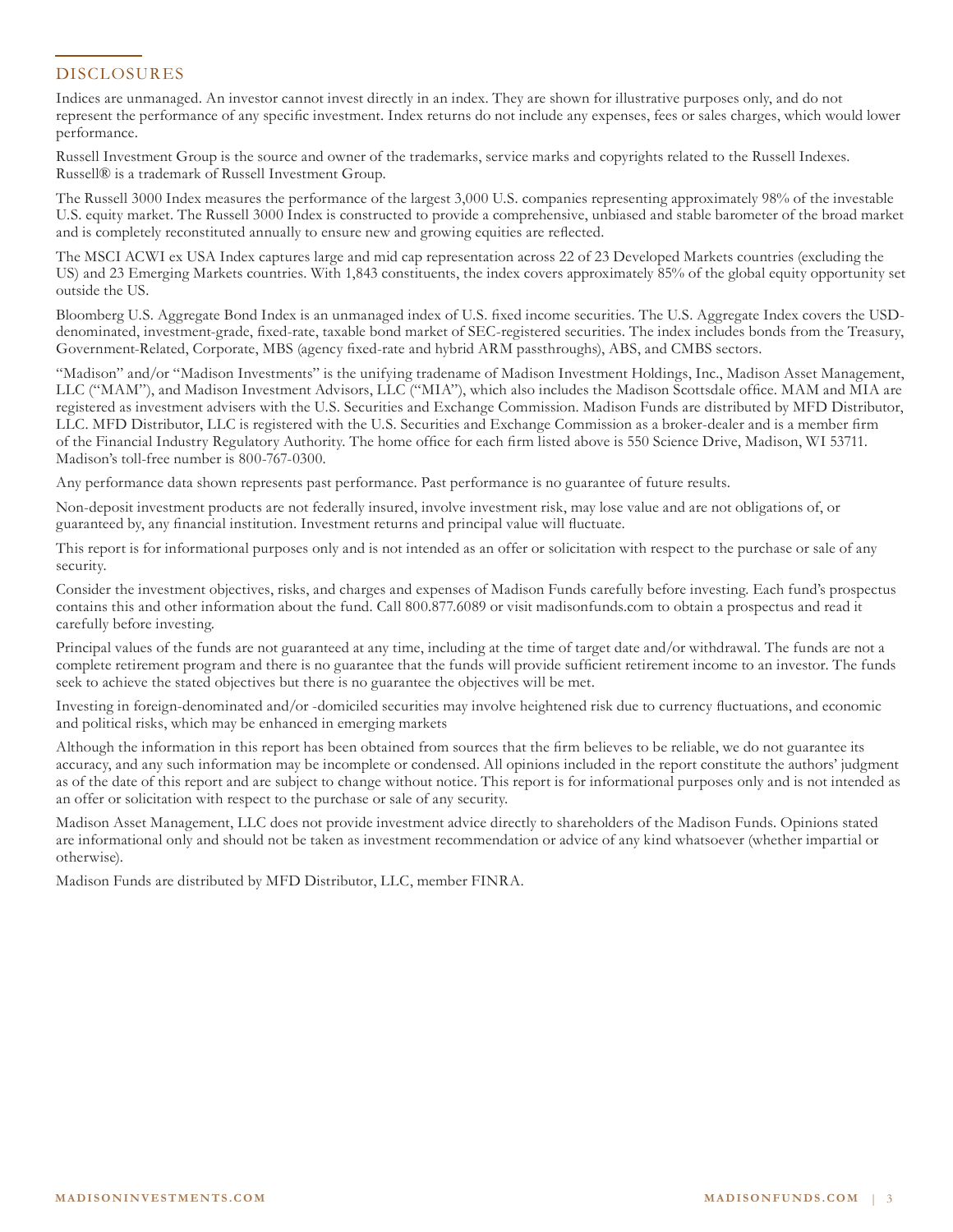$\frac{1}{2}$  asset allocation funds  $\frac{1}{2}$  asset allocation funds  $\frac{1}{2}$  asset allocation funds  $\frac{1}{2}$ Madison

# MADISON CONSERVATIVE ALLOCATION FUND

March 31, 2022

\$ 16,000

# Growth of \$10,000 Class A Shares, Trailing 10 Years1



# Average Annual Total Returns<sup>2</sup> (%)

|         |                                      | Three<br>Months | <b>YTD</b> | 1Yr     | 3Yr  | 5Yr  | 10Yr | Since<br>Inception       |
|---------|--------------------------------------|-----------------|------------|---------|------|------|------|--------------------------|
| Class A | Without Sales Charge                 | $-4.87$         | $-4.87$    | $-0.81$ | 4.31 | 4.51 | 4.61 | 4.14                     |
|         | With Sales Charge                    | $-10.30$        | $-10.30$   | $-6.53$ | 2.28 | 3.28 | 3.99 | 3.75                     |
| Class B | Without Sales Charge                 | $-5.07$         | $-5.07$    | $-1.54$ | 3.55 | 3.71 | 3.99 | 3.75                     |
|         | With Sales Charge                    | $-9.34$         | $-9.34$    | $-5.73$ | 2.50 | 3.37 | 3.99 | 3.75                     |
| Class C | Without Sales Charge                 | $-5.07$         | $-5.07$    | $-1.54$ | 3.55 | 3.73 | 3.83 | 3.23                     |
|         | With Sales Charge                    | $-6.02$         | $-6.02$    | $-2.47$ | 3.55 | 3.73 | 3.83 | 3.23                     |
|         | ICE BofA Corp/Govt & Mtg Index       | $-6.10$         | $-6.10$    | $-4.12$ | 1.69 | 2.16 | 2.28 | $\overline{\phantom{a}}$ |
|         | Conservative Allocation Custom Index | $-5.68$         | $-5.68$    | 0.02    | 6.54 | 6.06 | 5.67 |                          |
|         |                                      |                 |            |         |      |      |      |                          |

# Calendar Year Returns<sup>2</sup> (%)

|                                                                                   | 2012. | 2013 | 2014 |      |      | 2015 2016 2017 | 2018 | 2019                                       | 2020       | 2021 |
|-----------------------------------------------------------------------------------|-------|------|------|------|------|----------------|------|--------------------------------------------|------------|------|
| Class A                                                                           | 8.53  | 7.34 |      |      |      |                |      | 5.56 -1.17 4.77 9.68 -2.98 12.44 9.15 2.96 |            |      |
| ICE BofA Corp/Govt & Mtg   4.43   -2.34   6.37 $0.58$ 2.61 $3.63$ $0.00$<br>Index |       |      |      |      |      |                |      | 8.96                                       | 7.64 -1.62 |      |
| Conservative Allocation<br>Custom Index                                           | 8.61  | 7.69 | 6.55 | 0.09 | 5.43 |                |      | 10.00 -2.60 15.44 11.81                    |            | 5.70 |

.<br>Performance data shown represents past performance. Investment returns and principal value will fluctuate, so that fund shares, performance may be lower or higher than the performance data shown. Visit madisonfunds.com or call 800.877.6089 to obtain performance data current to the most recent month-end. when redeemed, may be worth more or less than the original cost. Past performance does not guarantee future results and current

# Experienced Management



Patrick Ryan, CFA Portfolio Manager Industry since 2000

David Hottmann, CFA Portfolio Manager Industry since 1990

## Fund Features

- Fund seeks income, capital appreciation and relatively stable value.
- Globally diversified fund of funds
- Asset allocation with managed risk
- Target: 35% stocks, 65% bonds

| Class | Ticker       | Inception<br>Date | Exp.<br>Ratio <sup>3</sup> |
|-------|--------------|-------------------|----------------------------|
| A     | <b>MCNAX</b> | 6/30/06           | 1.03%                      |
| в     | MCNBX        | 6/30/06           | 1.78%                      |
| C     | MCOCX        | 2/29/08           | 1.78%                      |
|       |              |                   |                            |

Distribution Frequency - Quarterly

#### 5-Yr Risk Measures (%) Class A vs. Custom Index

| Standard Deviation | 5.08  |
|--------------------|-------|
| Downside Capture   | 87.15 |
| Upside Capture     | 80.66 |

1 Growth of \$10,000 for the years indicated is calculated at NAV and assumes all dividends and capital gain distributions were reinvested. It does not take into account sales charges (see Note 2 below) or the effect of taxes.

 $\frac{1}{20}$  can be charge would be lower if sales charge were included. Class A share returns with so  $2.5$ ladison fund, please see the most recent prospectus for details. Class C shares do not have an up-front<br>DSC 2 Average annual total returns and calendar year returns assume all distributions are reinvested and reflect applicable fees and expenses. Class A share returns without sales charge would be lower if sales charge were included. Class A share returns with sales charge reflect the deduction of the maximum applicable sales charge of 5.75%. Class B shares have no up-front sales charge. If redeemed within six years, however, B shares are subject to a maximum contingent deferred sales charge ("CDSC") of 4.5%. Class B shares may not be purchased or acquired, except for exchange from Class B shares of another Madison fund, please see the most recent prospectus for details. Class C shares do not have an up-front sales charge, however, C shares are subject to a 1% CDSC on shares redeemed within 12 months of purchase.

3 The fund's expense ratios are based on the most recent prospectus and include the weighted average expenses of the underlying funds in which the fund invests.

Indices are unmanaged. An investor cannot invest directly in an index. They are shown for illustrative purposes only, and do not represent the performance of any specific investment. Index returns do not include any expenses, fees or sales charges, which would lower performance.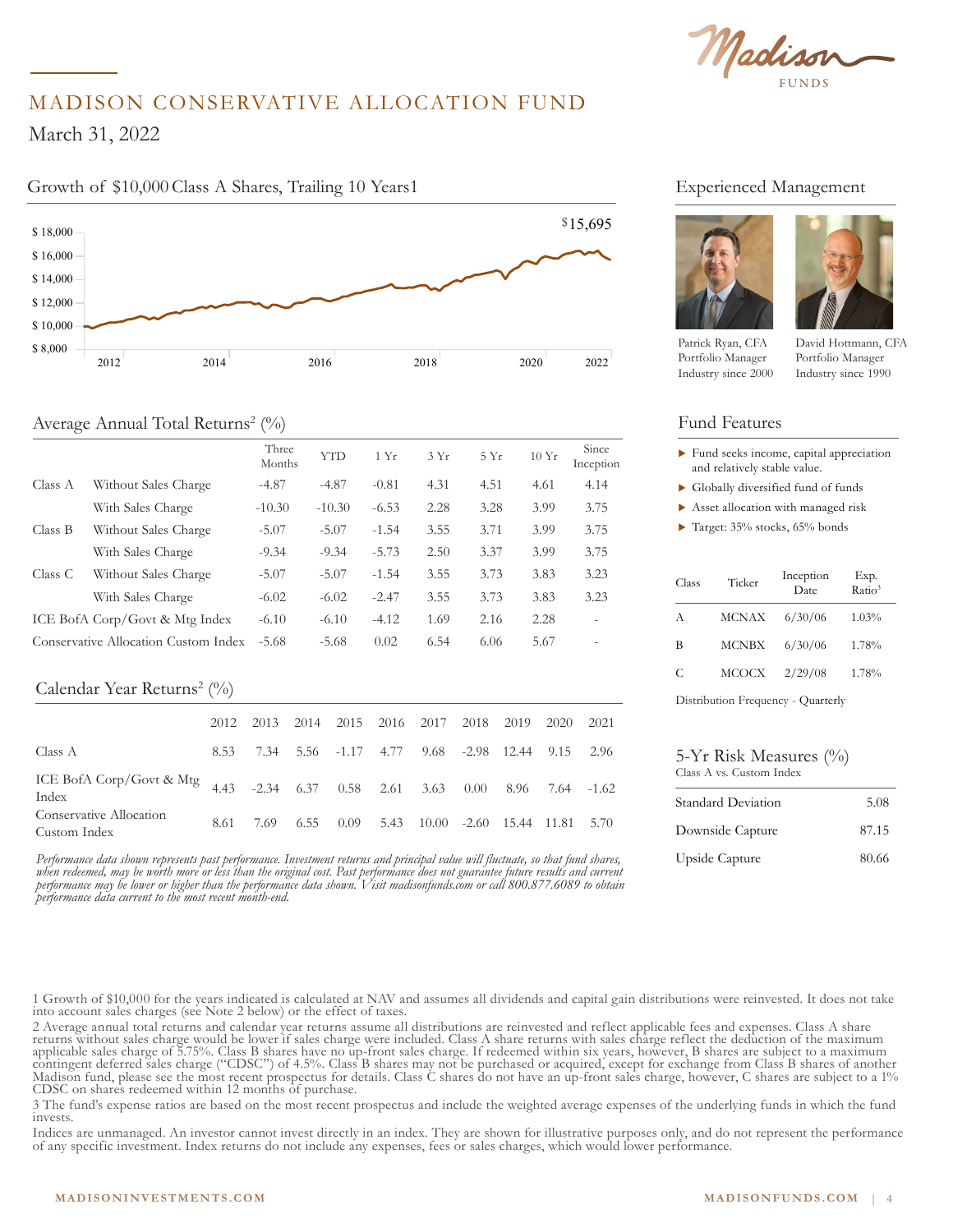#### Total Net Assets

\$62.3 Million

#### Portfolio Turnover

63%

# Total Number of Holdings

18

Madison

Shareholder Services Madison Funds P.O. Box 219083 Kansas City, MO 64121-9083 800.877.6089

Consultant and Advisor Services 550 Science Drive Madison, WI 53711 888.971.7135

# Diversification by Fund Manager (%)

| 2.3 Million             | Allocation Funds offer diversification by fund manager. When we combine the expertise and experience of Madison Asset<br>Management, LLC (Madison) with a variety of outside managers, we can offer a more fully diversified portfolio. |          |
|-------------------------|-----------------------------------------------------------------------------------------------------------------------------------------------------------------------------------------------------------------------------------------|----------|
| ortfolio Turnover       | <b>MADISON</b>                                                                                                                                                                                                                          | $30.4\%$ |
|                         | <b>BLACKROCK</b>                                                                                                                                                                                                                        | $17.4\%$ |
| $\frac{0}{0}$           | VANGUARD                                                                                                                                                                                                                                | $17.2\%$ |
|                         | <b>SCHWAB</b>                                                                                                                                                                                                                           | $13.0\%$ |
| otal Number of Holdings | <b>INVESCO</b>                                                                                                                                                                                                                          | 7.6%     |
|                         | <b>JANUS</b>                                                                                                                                                                                                                            | 5.9%     |
|                         | <b>BAIRD</b>                                                                                                                                                                                                                            | $2.0\%$  |
|                         |                                                                                                                                                                                                                                         |          |

# Top Ten Holdings (%)

| MADISON CORE BOND FUND         | 24.8 |
|--------------------------------|------|
| SCHWAB INTERMEDIATE TERM U.S.  | 10.0 |
| VANGUARD SHORT TERM CORPORATE  | 8.7  |
| ISHARES 20 YEAR TREASURY BOND  | 8.4  |
| SSC GOVERNMENT GVMXX EL        | 6.5  |
| INVESCO EXCHANGE TRADED FUND T | 6.5  |
| JANUS HENDERSON MORTGAGE BACKE | 5.9  |
| VANGUARD INFORMATION TECHNOLOG | 4.3  |
| VANGUARD FTSE ALL WORLD EX US  | 4.2  |
| <b>MADISON INVESTORS FUND</b>  | 4.0  |

*This material is authorized for use only when preceded or accompanied by the current* prospectus. Before investing, please fully consider the investment objectives, risks, charges<br>and expenses of the fund. This and other important information is contained in the<br>current prospectus, which you should carefull *com/individual/prospectus-and-reports to view or download a copy.*

Madison Asset Management, LLC does not provide investment advice directly to shareholders of the Madison Funds. Materials on this document are informational only and should not be taken as investment recommendation or advice of any kind whatsoever (whether impartial or otherwise).

Standard Deviation: a statistical measurement of dispersion about an average, which, for a portfolio, depicts how widely the returns varied<br>over a certain period of time. Investors may use the standard deviation of<br>historical performance to understand the range of returns for a portfolio.<br>W The standard deviation values are annualized. Downside Capture Ratio: a fund's performance in down markets relative to its benchmark. The security's downside capture return is divided it by the benchmark's downside capture return over the time period. Upside Capture Ratio: a<br>fund's performance in up markets relative to its benchmark. The security's<br>upside capture return is divided by the benchmark's upside capture return<br>ove year ending 10/31/2020.

Portfolio allocations are subject to change. Diversification does not guarantee a profit or protect against loss. Calculated as a % of Net Assets. Indices are unmanaged. An investor cannot invest directly in an index. They are shown for illustrative purposes only, and do not represent the performance of any specific investment. Index returns do not include any expenses, fees or sales charges, which would lower performance. Bloomberg Intermediate Government Credit Index measures the performance of United States dollar-denominated United States Treasuries, government-related and investment-grade United States corporate securities that have a remaining maturity of greater than or equal to one year and less than 10 years. Conservative Allocation Custom Index consists of 24.5% Russell 3000® Index, 10.5% MSCI ACWI ex-USA Index and 65% Bloomberg US Aggregate Bond Index. The Russell 3000 Index measures the performance of the largest 3,000 U.S. companies representing approximately 98% of the investable U.S. equity market. The Russell 3000 Index is constructed to provide a comprehensive, unb MSCI ACWI ex USA Index captures large and mid cap representation across 22 of 23 Developed Markets countries (excluding the US) and 23 Emerging Markets countries. With 1,843 constituents, the index<br>covers approximately 85% of the global equity opportunity set outside<br>the US. Bloomberg U.S. Aggregate Bond Index is an unmanaged index<br>of U.S. fixed income

USD-denominated, investment-grade, fixed-rate, taxable bond market of SEC-registered securities. The index includes bonds from the Treasury,<br>Government-Related, Corporate, MBS (agency fixed-rate and hybrid<br>ARM passthroughs), ABS,and CMBS sectors. An investment in the fund<br>is subject to risk investment objective. The risks associated with an investment in the fund can increase during times of significant market volatility. The principal risks of investing in the fund include: asset allocation risk, equity risk, ETF risk, interest rate risk, credit and prepayment/extension risk, noninvestment grade security risk, foreign security and emerging market risk. Investing in foreign markets involves additional risks, including exchange rate changes, political and economic unrest, relatively low market liquidity and the potential difference in financial and accounting controls and standards. The portfolio may invest in small-, mid-sized, or emerging<br>companies, which are susceptible to greater risk than is customarily<br>associated with investing in more established companies. The portfolio<br>may invest i greater returns but are subject to greater-than average risk.

The fund is subject to the risks of the underlying funds in direct proportion to the allocation of its assets among the underlying funds. More detailed information regarding these risks can be found in the fund's prospectus.

Madison Funds are distributed by MFD Distributor, LLC and may be purchased directly from the fund or through your investment professional. Portfolio data is as of the date of this piece unless otherwise noted and holdings are subject to change.

"Madison" and/or "Madison Investments" is the unifying tradename of Madison Investment Holdings, Inc., Madison Asset Management,<br>LLC ("MAM"), and Madison Investment Advisors, LLC ("MIA"),<br>which also includes the Madison Scottsdale office. MAM and MIA are<br>registered as investment adviser Commission. Madison Funds are distributed by MFD Distributor, LLC. MFD Distributor, LLC is registered with the U.S. Securities and Exchange Commission as a broker-dealer and is a member firm of the Financial Industry Regulatory Authority. The home office for each firm listed above is 550 Science Drive, Madison, WI 53711. Madison's toll-free number is 800-767-0300.

Any performance data shown represents past performance. Past performance is no guarantee of future results.

Non-deposit investment products are not federally insured, involve investment risk, may lose value and are not obligations of, or guaranteed by, any financial institution. Investment returns and principal value will fluctuate.

This report is for informational purposes only and is not intended as an offer or solicitation with respect to the purchase or sale of any security. Upon request, Madison may furnish to the client or institution a list of all security recommendations made within the past year. MF-MCNAX-040622

#### **MADISONINVESTMENTS.COM MADISONFUNDS.COM**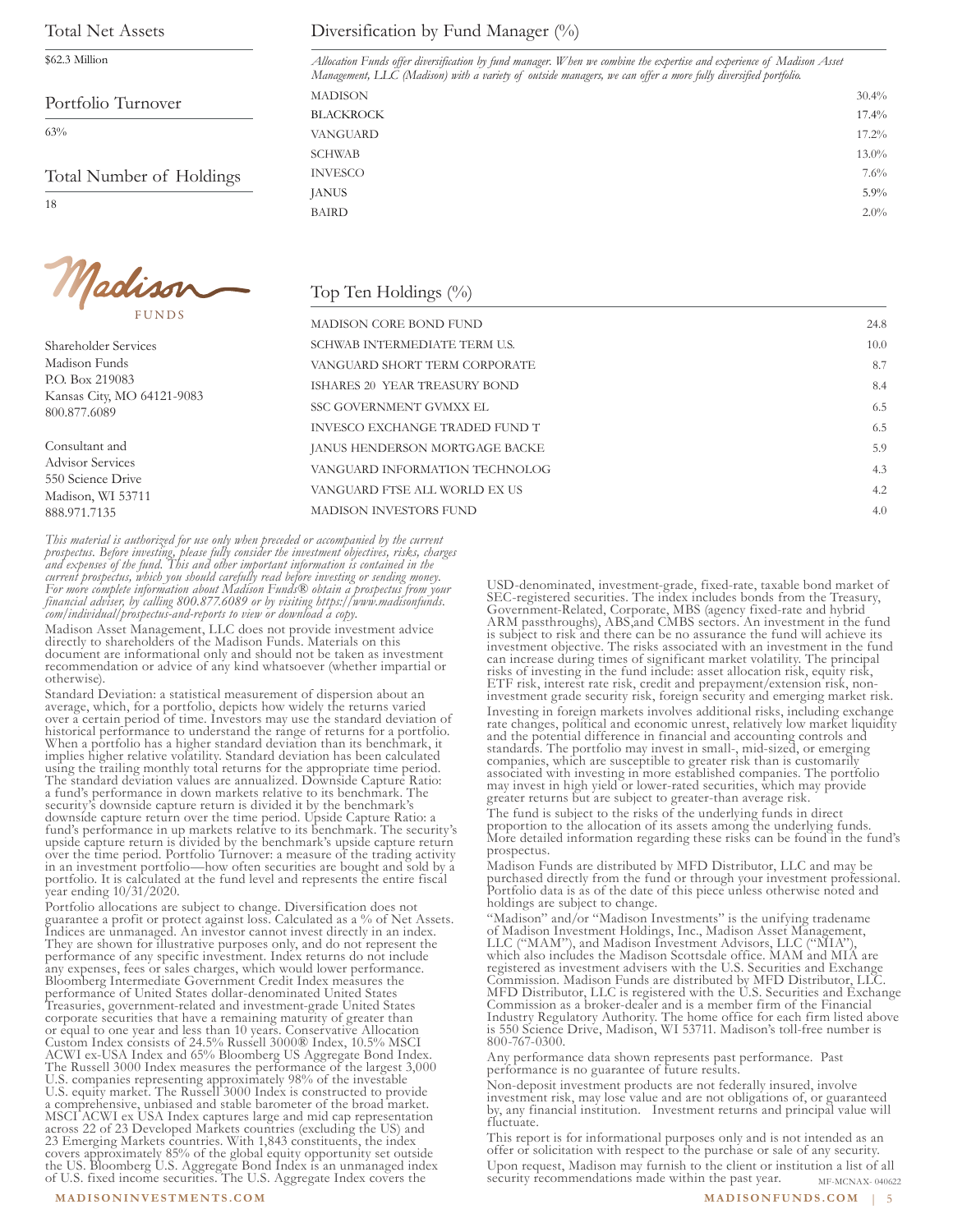10 2022 MADISON ASSETT ALLOCATION FUNDS ASSETT ALLOCATION FUNDS ASSETT ALLOCATION FUNDS AND LOCATION FUNDS AND Madison

# MADISON MODERATE ALLOCATION FUND

 $2022$  $\overline{\mathrm{M}}$ March 31, 2022

\$ 17,500

# Growth of \$10,000 Class A Shares, Trailing 10 Years1



# Average Annual Total Returns<sup>2</sup> (%)

| $\cdot$                          |                      |                 |            |         |       |       |       |                          |
|----------------------------------|----------------------|-----------------|------------|---------|-------|-------|-------|--------------------------|
|                                  |                      | Three<br>Months | <b>YTD</b> | 1Yr     | 3Yr   | 5Yr   | 10Yr  | Since<br>Inception       |
| Class A                          | Without Sales Charge | $-4.20$         | $-4.20$    | 1.68    | 6.39  | 6.41  | 6.63  | 5.01                     |
|                                  | With Sales Charge    | $-9.74$         | $-9.74$    | $-4.15$ | 4.32  | 5.16  | 6.00  | 4.62                     |
| Class B                          | Without Sales Charge | $-4.41$         | $-4.41$    | 0.82    | 5.56  | 5.59  | 6.00  | 4.62                     |
|                                  | With Sales Charge    | $-8.71$         | $-8.71$    | $-3.39$ | 4.53  | 5.28  | 6.00  | 4.62                     |
| Class C                          | Without Sales Charge | $-4.31$         | $-4.31$    | 0.91    | 5.59  | 5.61  | 5.84  | 4.14                     |
|                                  | With Sales Charge    | $-5.27$         | $-5.27$    | $-0.03$ | 5.59  | 5.61  | 5.84  | 4.14                     |
| S&P 500® Index                   |                      | $-4.60$         | $-4.60$    | 15.65   | 18.92 | 15.99 | 14.64 | $\overline{\phantom{0}}$ |
| Moderate Allocation Custom Index |                      | $-5.52$         | $-5.52$    | 3.01    | 9.89  | 8.74  | 8.04  |                          |
|                                  |                      |                 |            |         |       |       |       |                          |

#### $\alpha$ <sub>1</sub> Calendar Year Returns<sup>2</sup> (%)

|                                     | 2012. | 2013        | 2014 |  | 2015 2016 2017                                                     | 2018 | 2019 | 2020            | 2021 |
|-------------------------------------|-------|-------------|------|--|--------------------------------------------------------------------|------|------|-----------------|------|
| Class A                             |       | 10.10 15.27 |      |  | $6.19$ $-1.22$ $6.51$ $14.29$ $-4.80$                              |      |      | 16.00 9.72 6.78 |      |
| S&P 500® Index                      |       | 16.00 32.39 |      |  | 13.69 1.38 11.96 21.83 -4.38 31.49 18.40 28.71                     |      |      |                 |      |
| Moderate Allocation<br>Custom Index |       |             |      |  | 11.72  15.12  6.92  -0.37  7.35  14.84  -4.58  20.29  14.44  11.09 |      |      |                 |      |

Performance data shown represents past performance. Investment returns and principal value will fluctuate, so that fund shares, performance may be lower or higher than the performance data shown. Visit madisonfunds.com or call 800.877.6089 to obtain when redeemed, may be worth more or less than the original cost. Past performance does not guarantee future results and current *performance data current to the most recent month-end.*

# Experienced Management



Patrick Ryan, CFA Portfolio Manager Industry since 2000

David Hottmann, CFA Portfolio Manager Industry since 1990

## Fund Features

- Fund seeks capital appreciation and moderate risk
- Globally diversified fund of funds
- Asset allocation with managed risk
- Target: 60% stocks, 40% bonds

| Class | Ticker       | Inception<br>Date | Exp.<br>Ratio <sup>3</sup> |
|-------|--------------|-------------------|----------------------------|
| A     | <b>MMDAX</b> | 6/30/06           | 1.03%                      |
| В     | <b>MMDRX</b> | 6/30/06           | 1.78%                      |
| C     | <b>MMDCX</b> | 2/29/08           | 1.78%                      |
|       |              |                   |                            |

Distribution Frequency - Annual

#### 5-Yr Risk Measures (%) Class A vs. Custom Index

| Standard Deviation | 7.54  |
|--------------------|-------|
| Downside Capture   | 80.69 |
| Upside Capture     | 77.33 |

1 Growth of \$10,000 for the years indicated is calculated at NAV and assumes all dividends and capital gain distributions were reinvested. It does not take into account sales charges (see Note 2 below) or the effect of taxes.

2 Average annual total returns and calendar year returns assume all distributions are reinvested and reflect applicable fees and expenses. Class A share returns without sales charge would be lower if sales charge were included. Class A share returns with sales charge reflect the deduction of the maximum applicable sales charge of 5.75%. Class B shares have no up-front sales charge. If redeemed within six years, however, B shares are subject to a maximum contingent deferred sales charge of 4.5%. Class B shares may not be purchased or acquired, except for exchange from Class B shares of another Madison fund, please see the most recent prospectus for details. Class C shares do not have an up-front sales charge. They do, however, carry a 1% contingent deferred sales charge on shares redeemed within 12 months of purchase.

3 The fund's expense ratios are based on the most recent prospectus and include the weighted average expenses of the underlying funds in which the fund invests.

Indices are unmanaged. An investor cannot invest directly in an index. They are shown for illustrative purposes only, and do not represent the performance of any specific investment. Index returns do not include any expenses, fees or sales charges, which would lower performance.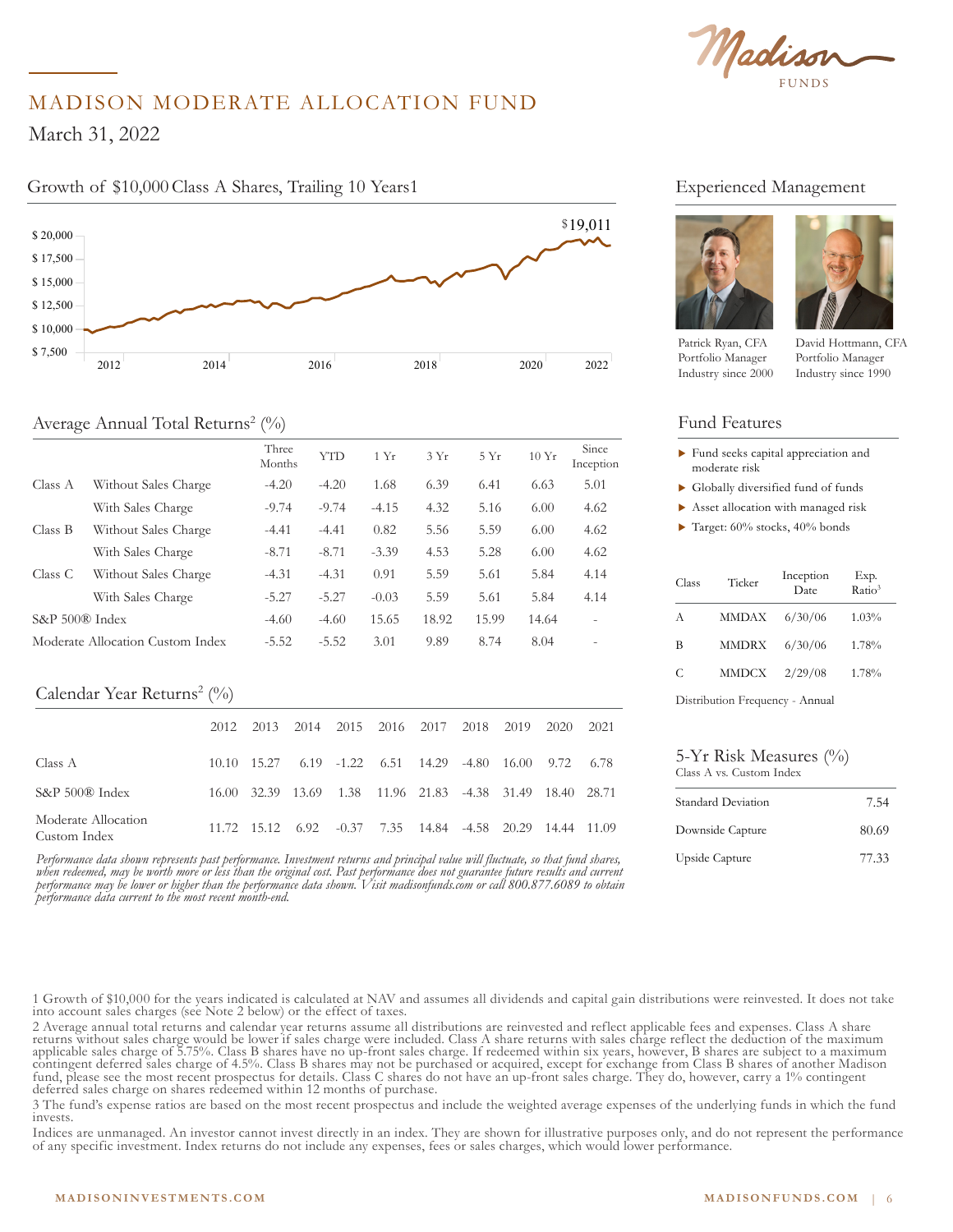### Total Net Assets

#### \$123.6 Million

### Portfolio Turnover

71%

# Total Number of Holdings

17

Madison

Shareholder Services Madison Funds P.O. Box 219083 Kansas City, MO 64121-9083 800.877.6089

Consultant and Advisor Services 550 Science Drive Madison, WI 53711 888.971.7135

# Diversification by Fund Manager (%)

Auocation Funas offer airersification by funa manager. When we compine the experitse and experience of Madis -<br>Management, LLC (Madison) with a variety of outside managers, we can offer a more fully diversified portfolio. *Allocation Funds offer diversification by fund manager. When we combine the expertise and experience of Madison Asset* 

| <b>MADISON</b> | $26.5\%$ |
|----------------|----------|
| BLACKROCK      | 22.7%    |
| VANGUARD       | 19.8%    |
| <b>INVESCO</b> | $11.9\%$ |
| SCHWAB         | $9.3\%$  |
| <b>JANUS</b>   | $4.0\%$  |
|                |          |

## Top Ten Holdings (%)

| MADISON CORE BOND FUND         | 15.2 |
|--------------------------------|------|
| INVESCO EXCHANGE TRADED FUND T | 10.2 |
| MADISON INVESTORS FUND         | 8.5  |
| VANGUARD INFORMATION TECHNOLOG | 7.6  |
| VANGUARD FTSE ALL WORLD EX US  | 7.1  |
| ISHARES 20 YEAR TREASURY BOND  | 5.8  |
| SSC GOVERNMENT GVMXX EL        | 5.8  |
| ISHARES CORE S+P SMALL CAP ETF | 5.1  |
| SCHWAB INTERMEDIATE TERM U.S.  | 5.1  |
| VANGUARD SHORT TERM CORPORATE  | 5.1  |
|                                |      |

*This material is authorized for use only when preceded or accompanied by the current prospectus. Before investing, please fully consider the investment objectives, risks, charges and expenses of the fund. This and other important information is contained in the current prospectus, which you should carefully read before investing or sending money. For more complete information about Madison Funds® obtain a prospectus from your financial adviser, by calling 800.877.6089 or by visiting https://www.madisonfunds. com/individual/prospectus-and-reports to view or download a copy.*

Madison Asset Management, LLC does not provide investment advice directly to shareholders of the Madison Funds. Materials on this document are informational only and should not be taken as investment recommendation or advice of any kind whatsoever (whether impartial or otherwise).

Standard Deviation: a statistical measurement of dispersion about an average, which, for a portfolio, depicts how widely the returns varied over a certain period of time. Investors may use the standard deviation of historical performance to understand the range of returns for a portfolio. When a portfolio has a higher standard deviation than its benchmark, it implies higher relative volatility. Standard deviation has been calculated using the trailing monthly total returns for the appropriate time period. The standard deviation values are annualized. Downside Capture Ratio: a fund's performance in down markets relative to its benchmark. The security's downside capture return is divided it by the benchmark's security's downside capture return is divided it by the benchmark's downside capture return over the time period. Upside Capture Ratio: a fund's performance in up markets relative to its benchmark. The security's upside capture return is divided by the benchmark's upside capture return over the time period. Portfolio Turnover: a measure of the trading activity in an investment portfolio—how often securities are bought and sold by a portfolio. It is calculated at the fund level and represents the entire fiscal year ending 10/31/2020.

The S&P 500® Index is a large-cap market index which measures the performance of a representative sample of 500 leading companies in leading industries in the U.S. Moderate Allocation Custom Index consists of 42% Russell 3000® Index, 18% MSCI ACWI ex-USA Index and 40% Bloomberg US Aggregate Bond Index. The Russell 3000 Index measures the performance of the largest 3,000 U.S. companies representing approximately 98% of the investable U.S. equity market. The Russell 3000 Index is constructed to provide a comprehensive, unbiased and stable barometer of the broad market. MSCI ACWI ex USA Index captures large and mid cap representation across 22 of 23 Developed Markets countries (excluding the US) and 23 Emerging Markets countries. With 1,843 constituents, the index covers approximately 85% of the global equity opportunity set outside the US. Bloomberg U.S. Aggregate Bond Index is an unmanaged index of U.S. fixed income securities. The U.S. Aggregate Index covers the USD-denominated, investment-grade, fixed-rate, taxable bond market of SEC-registered securities. The index includes bonds from the Treasury, Government-Related, Corporate, MBS (agency fixed-rate and hybrid ARM passthroughs), ABS,and CMBS sectors.

 $MADISONINVESTMENTS. COM$ An investment in the fund is subject to risk and there can be no assurance the fund will achieve its investment objective. The risks associated with an investment in the fund can increase during times of significant market volatility. The principal risks of investing in the fund include: asset allocation risk, equity risk, ETF risk, interest rate risk, credit and prepayment/extension risk, non-investment grade security risk, foreign security and emerging market risk.

Investing in foreign markets involves additional risks, including exchange rate changes, political and economic unrest, relatively low market liquidity and the potential difference in financial and accounting controls and standards. The portfolio may invest in small-, mid-sized, or emerging companies, which are susceptible to greater risk than is customarily associated with investing in more established companies. The portfolio may invest in high yield or lower-rated securities, which may provide greater returns but are subject to greater-than average risk.

The fund is subject to the risks of the underlying funds in direct proportion to the allocation of its assets among the underlying funds. More detailed information regarding these risks can be found in the fund's prospectus.

Madison Funds are distributed by MFD Distributor, LLC and may be purchased directly from the fund or through your investment professional. Portfolio data is as of the date of this piece unless otherwise noted and holdings are subject to change.

"Madison" and/or "Madison Investments" is the unifying tradename of Madison Investment Holdings, Inc., Madison Asset Management, LLC ("MAM"), and Madison Investment Advisors, LLC ("MIA"), which also includes the Madison Scottsdale office. MAM and MIA are registered as investment advisers with the U.S. Securities and Exchange Commission. Madison Funds are distributed by MFD Distributor, LLC. MFD Distributor, LLC is registered with the U.S. Securities and Exchange Commission as a broker-dealer and is a member firm of the Financial Industry Regulatory Authority. The home office for each firm listed above is 550 Science Drive, Madison, WI 53711. Madison's toll-free number is 800-767-0300.

Any performance data shown represents past performance. Past performance is no guarantee of future results.

Non-deposit investment products are not federally insured, involve investment risk, may lose value and are not obligations of, or guaranteed by, any financial institution. Investment returns and principal value will fluctuate.

This report is for informational purposes only and is not intended as an offer or solicitation with respect to the purchase or sale of any security. Upon request, Madison may furnish to the client or institution a list of all security recommendations made within the past year.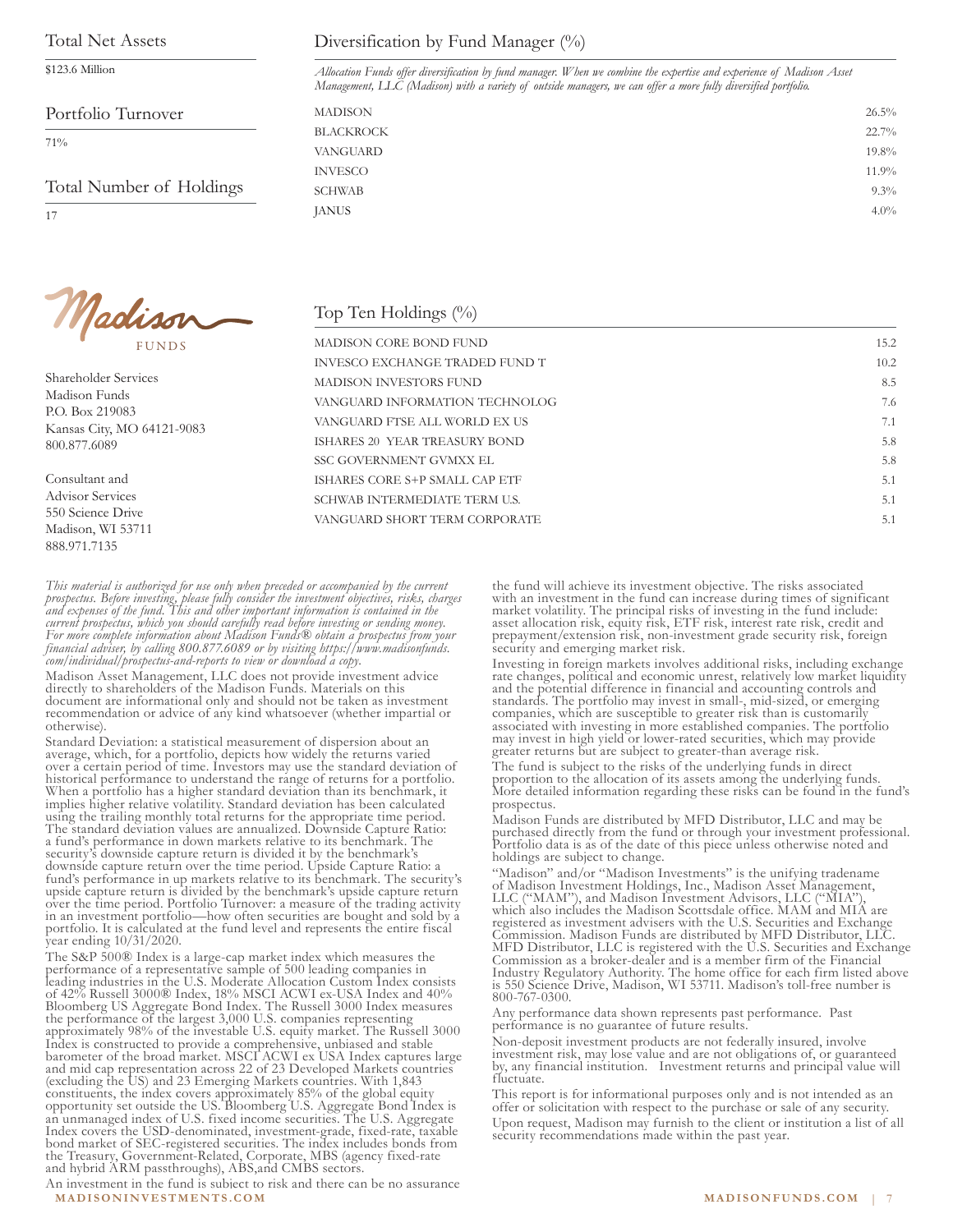$\frac{1}{2}$  asset allocation funds  $\frac{1}{2}$  asset allocation funds  $\frac{1}{2}$  asset allocation funds  $\frac{1}{2}$ Madison

# MADISON AGGRESSIVE ALLOCATION FUND

March 31, 2022

\$ 12,500

\$ 20,000

# Growth of \$10,000 Class A Shares, Trailing 10 Years1



# Average Annual Total Returns<sup>2</sup> (%)

|                                   |                      | Three<br>Months | <b>YTD</b> | 1 Yr    | 3Yr   | 5Yr   | 10Yr  | Since<br>Inception |
|-----------------------------------|----------------------|-----------------|------------|---------|-------|-------|-------|--------------------|
| Class A                           | Without Sales Charge | $-3.73$         | $-3.73$    | 3.24    | 7.82  | 7.69  | 8.13  | 5.46               |
|                                   | With Sales Charge    | $-9.27$         | $-9.27$    | $-2.71$ | 5.70  | 6.42  | 7.49  | 5.07               |
| Class B                           | Without Sales Charge | $-3.95$         | $-3.95$    | 2.45    | 6.99  | 6.87  | 7.47  | 5.06               |
|                                   | With Sales Charge    | $-8.27$         | $-8.27$    | $-1.77$ | 5.98  | 6.57  | 7.47  | 5.06               |
| Class C                           | Without Sales Charge | $-4.03$         | $-4.03$    | 2.44    | 6.99  | 6.86  | 7.31  | 4.58               |
|                                   | With Sales Charge    | $-4.99$         | $-4.99$    | 1.51    | 6.99  | 6.86  | 7.31  | 4.58               |
| S&P 500® Index                    |                      | $-4.60$         | $-4.60$    | 15.65   | 18.92 | 15.99 | 14.64 |                    |
| Aggresive Allocation Custom Index |                      | $-5.41$         | $-5.41$    | 5.41    | 12.48 | 10.81 | 9.88  |                    |

# Calendar Year Returns<sup>2</sup> (%)

|                                                                                                |  |  |  |  | 2012 2013 2014 2015 2016 2017 2018 2019 2020 2021          |  |
|------------------------------------------------------------------------------------------------|--|--|--|--|------------------------------------------------------------|--|
| Class A                                                                                        |  |  |  |  | 10.78 22.05 6.91 -1.45 7.91 18.05 -6.60 19.23 9.60 9.50    |  |
| S&P 500® Index                                                                                 |  |  |  |  | 16.00 32.39 13.69 1.38 11.96 21.83 -4.38 31.49 18.40 28.71 |  |
| Aggresive Allocation Custom 14.19 21.36 7.18 -0.82 8.83 18.83 -6.23 24.20 16.26 15.54<br>Index |  |  |  |  |                                                            |  |

*Performance data shown represents past performance. Investment returns and principal value will fluctuate, so that fund shares,*  when redeemed, may be worth more or less than the original cost. Past performance does not guarantee future results and current *performance may be lower or higher than the performance data shown. Visit madisonfunds.com or call 800.877.6089 to obtain performance data current to the most recent month-end.*

# Experienced Management



Patrick Ryan, CFA Portfolio Manager Industry since 2000



Industry since 1990

# Fund Features

- Fund seeks capital appreciation
- Globally diversified fund of funds
- Asset allocation with managed risk
- Target: 80% stocks, 20% bonds

| Class | Ticker       | Inception<br>Date | Exp.<br>Ratio <sup>3</sup> |
|-------|--------------|-------------------|----------------------------|
| A     | MAGSX        | 6/30/06           | 1.03%                      |
| В     | <b>MAGBX</b> | 6/30/06           | 1.78%                      |
| C     | MAACX        | 2/29/08           | 1.78%                      |

Distribution Frequency - Annual

### 5-Yr Risk Measures (%) Class A vs. Custom Index

| Standard Deviation | 9.91  |
|--------------------|-------|
| Downside Capture   | 83.19 |
| Upside Capture     | 77.71 |

1 Growth of \$10,000 for the years indicated is calculated at NAV and assumes all dividends and capital gain distributions were reinvested. It does not take into account sales charges (see Note 2 below) or the effect of taxes.

2 Average annual total returns and calendar year returns assume all distributions are reinvested and reflect applicable fees and expenses. Class A share returns without sales charge would be lower if sales charge were included. Class A share returns with sales charge reflect the deduction of the maximum applicable sales charge of 5.75%. Class B shares have no up-front sales charge. If redeemed within six years, however, B shares are subject to a maximum contingent deferred sales charge of 4.5%. Class B shares may not be purchased or acquired, except for exchange from Class B shares of another Madison fund, please see the most recent prospectus for details. Class C shares do not have an up-front sales charge. They do, however, carry a 1% contingent deferred sales charge on shares redeemed within 12 months of purchase.

3 The fund's expense ratios are based on the most recent prospectus and include the weighted average expenses of the underlying funds in which the fund invests.

Indices are unmanaged. An investor cannot invest directly in an index. They are shown for illustrative purposes only, and do not represent the performance of any specific investment. Index returns do not include any expenses, fees or sales charges, which would lower performance.